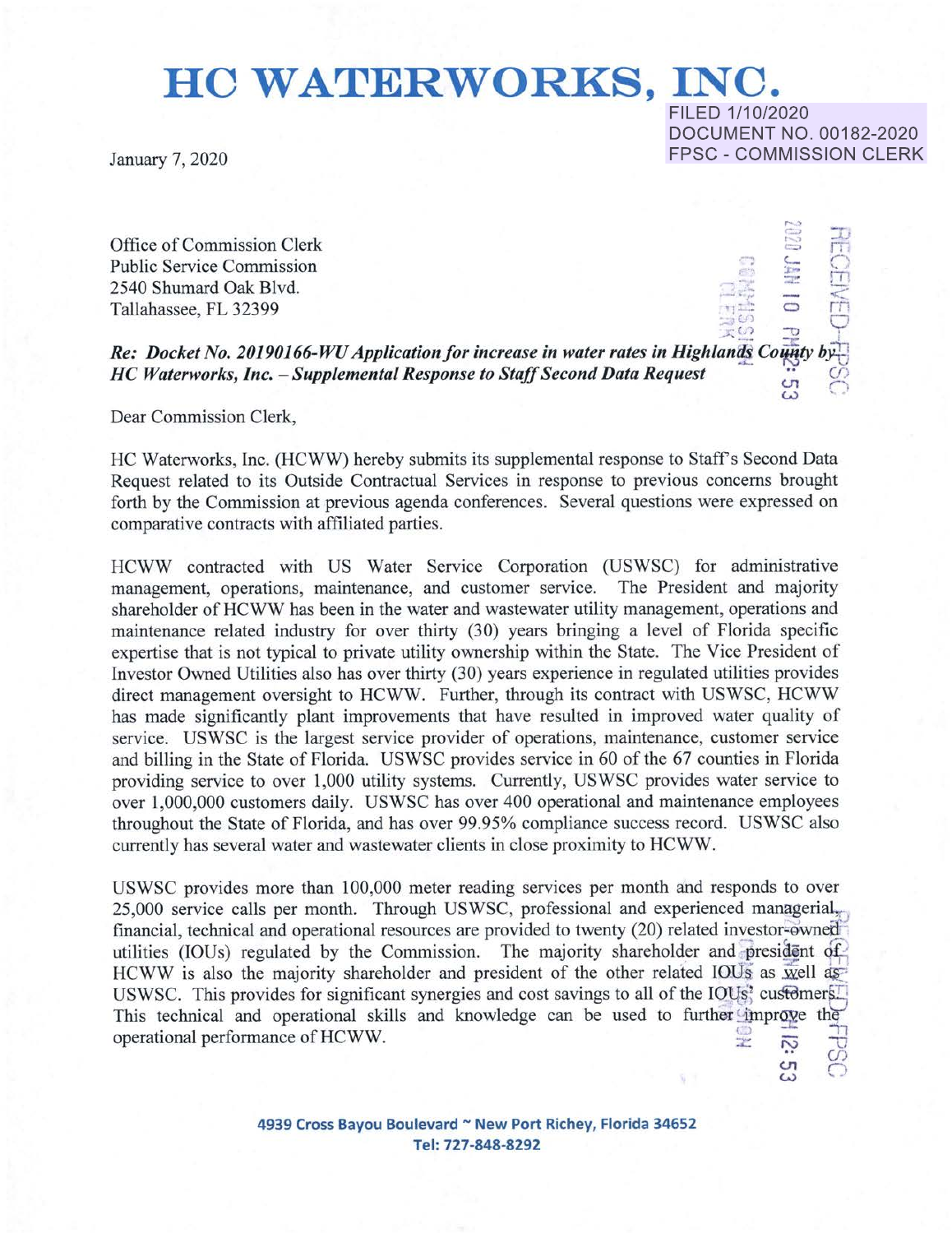### **Past Commission Decisions**

HCWW has researched past Commission decisions on similar contractual services and offers the following relative to the existing contract.

A similar relationship exists with several regulated utilities in Marion County. However, these relationships are not exactly like HCWW contract. The following regulated water and relationships are not exactly like HCWW contract. wastewater utilities have similar services provided by a related party:

Tradewinds Utilities, Inc. Residential Water Systems, Inc. C.F.A.T. H20, Inc. BFF Corp

These utilities have Outside Contractual Services with MIRA International, Inc. (MIRA). All of the above regulated utilities, as well as MIRA are owned by the same owners and have affiliated relations. MIRA provides the following services to the regulated utilities:

Billing/Computer Services Administrative Services Payroll Meter Reading **Insurance** Office Space Materials & Supplies Repair & Service Equipment Customer Relations Customer Services Annual PSC Reporting Hospitalization Benefits

Testing expenses and operation and maintenance expenses are covered under separate contracts discussed below.

In review of the Annual Reports, as well as past Commission orders on previous rate cases, these utilities also have utility Employee Salaries and Employee Pensions and Benefits. In Order No. PSC-11-0385-PAA-WS, issued September 13, 2011, the Commission approved a rate increase<br>for Tradewinds Utilities, Inc. (Tradewinds). In review of the documentation in the for Tradewinds Utilities, Inc. (Tradewinds). Commission's docket file, the Commission approved Tradewinds' Outside Contractual Services with MIRA, an affiliated company. Specifically, in the Commission's audit - Audit Control No: 10-175-2-1 dated December 17, 2010, the Commission's auditor disclosed the following in Audit Finding 8:

The Utility's filing includes \$100,276 and \$131,475 of charges from MIRA International, Inc. (MIRA), an administrative Service Company, which is a related party. The charges are for employee and officer payroll, payroll tax expenses,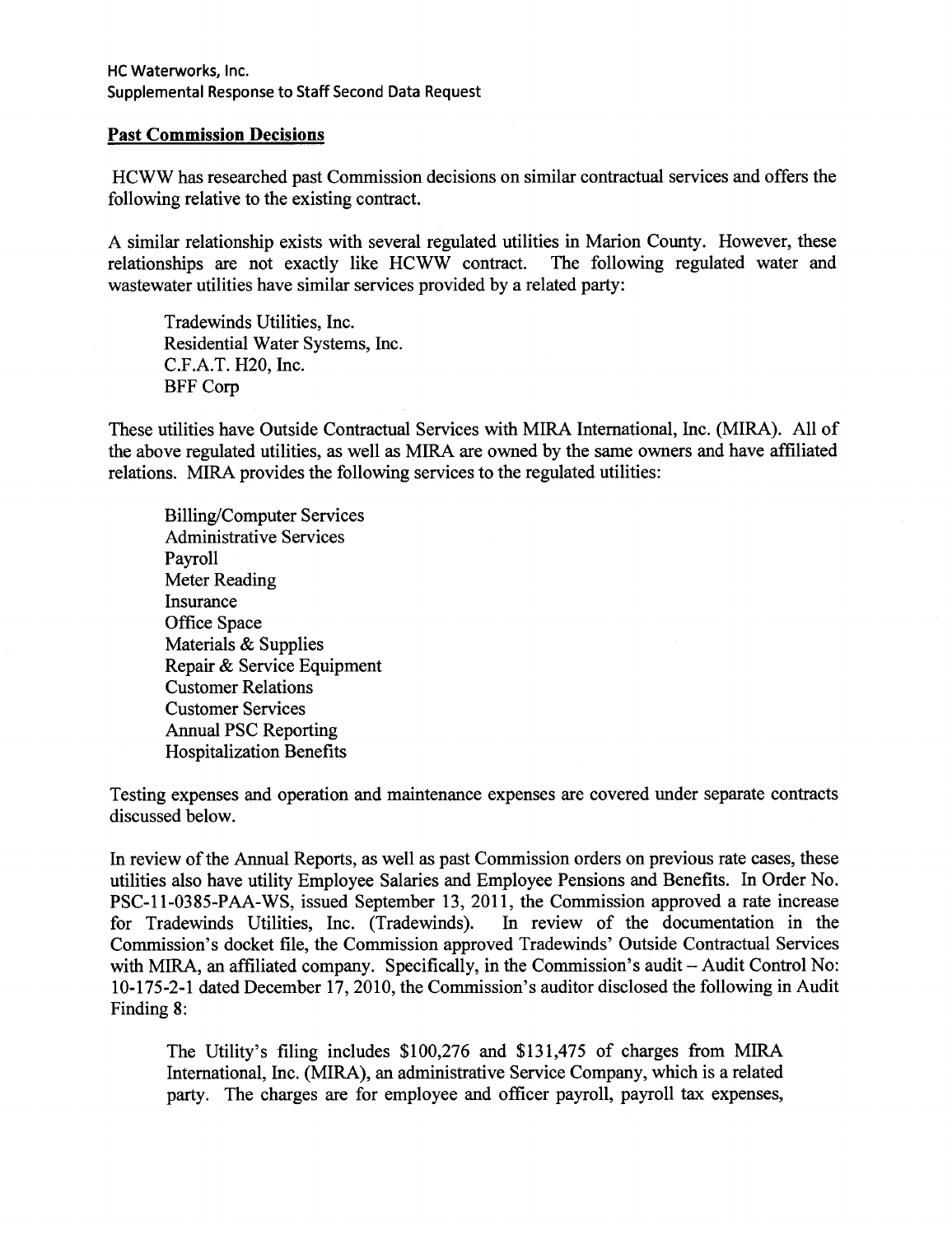employee benefits, office space and support for customer billing and collections, general maintenance materials and supplies, and other general administrative support operations as needed for utility operations. The Utility has no employees of its own and all administrative and general maintenance services are provided by **MIRA.** 

The auditor recommended adjustments based on recommended amounts for affiliated charges as follows:

- Tradewinds:  $$93,228 water$  $$55,754$  - wastewater Residential: \$146,849 -water C.F.A.T.: \$34,580-water \$33,666 - wastewater
- BFF Corp: \$16,300 wastewater

In addition, in reviewing Document No. **09572-10** in the docket file of Docket No. 20100127- WS, Tradewinds also has an additional contract for operations with Pro-Tech for \$600/month, or \$7,200 annually. There were also additional expenses for Testing included in the operating expenses. The amount requested by Tradewinds in its MFRs for Pro-Tech was \$4,400 for water and \$5,250 for wastewater. In addition, there was additional testing in the amount of \$3,630 for wastewater for Aqua Pure Water.

In Order No. PSC-11-0385-PAA-WS, the Commission approved Tradewind's Operation & Maintenance Expense with minor adjustments for Pro Forma Salary Increase and Bad Debt Expense. Tradewinds had requested O&M in the amount of \$125,421 for water and \$187,846 for wastewater. The Commission approved O&M in the amount of \$120,654 for water and \$176,895 for wastewater.

Tradewind's MFRs also reflected plant in service amounts for Transportation; Office Furniture and Equipment; and Power Operated Equipment which were included in rate base. These items are included in the contract with U.S. Water Services Corporation with HCWW and are not included separately in plant-in-service.

In another related rate case in Docket No. 200100126-WU for C.F.A.T. H2O, Inc. (CFAT), the Commission approved the utility's request for a rate increase. In reviewing the Commission audit in Audit Control No: 10-274-2-1 dated December 15, 2010, the Commission's auditor disclosed the following in Audit Finding 5:

The Utility's filing includes \$16,718 of charges to water O&M expenses from MIRA International, Inc. (MIRA), an administrative Service Company, which is a related party. The charges are for employee and officer payroll, payroll tax expenses, employee benefits, office space and support for customer billing and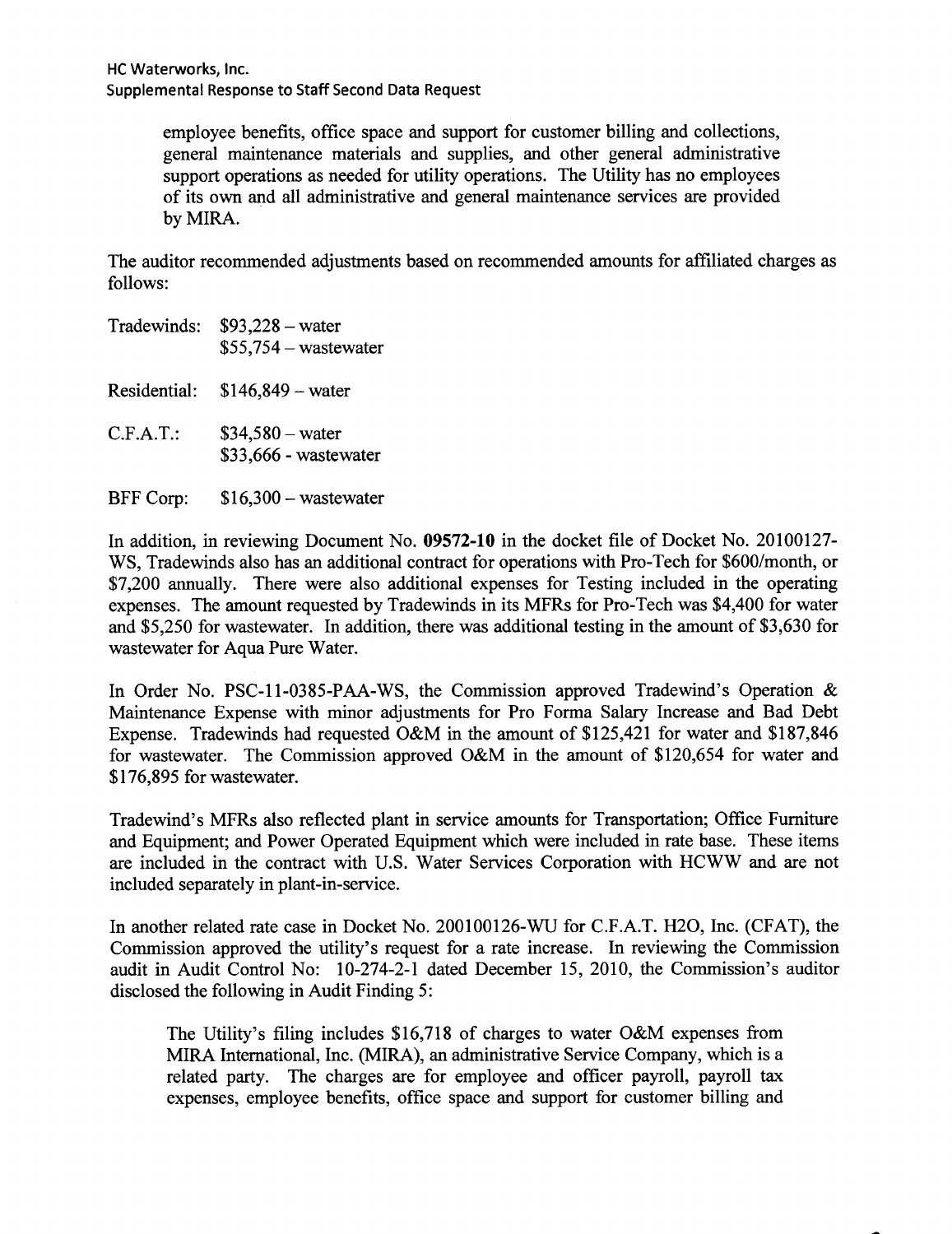collections, general maintenance materials and supplies, and other general administrative support operations as needed for utility operations. CFAT has no employees of its own and all administrative and general maintenance services are provided MIRA. (sic)

The auditor recommended that "The Utility's O&M expense balance should be increased by \$17,862 for the 12-month period ending December 31, 2009." This would bring the MIRA recoverable amount to \$34,580 for water. In addition, Document No. 09566-10 in the docket file contained an operations contract for Pro-Tech in the amount of \$595 a month or \$7,140 annually. The amount included in the Utility's MFRs and requested O&M expense for Pro-Tech was \$8,197. These additional amounts were allowed by the Commission, for a total outside services amount of \$49,917 for water.

In Order No. PSC-11-0366-PAA-WU, issued August 31, 2011, the Commission made minor adjustments to CFAT's O&M expenses primarily for Pro Forma salaries and bad debt expenses. This rate case was only for CFAT's water utility and did not include its wastewater utility.

In another similar rate case, the Commission approved total outside services for K. W. Resort Utilities Corp in Order No. PSC-09-0057-FOF-WS, issued January 27, 2009. In that rate case, the utility had several Outside Contractual Services with several affiliated parties. The first was for operations services with Keys Environmental, Inc. (KEI), an affiliated party. The utility recorded expenses in the amount \$450,776 for KEI during the test year. The Commission reduced this amount by \$71,053 for an allowed amount of \$379,723. This represented the operations portion of the utility services. However, KEI employees utilized the transportation equipment (vehicles) owned by the utility. In addition, KEI does not provide accounting services or initial customer contacts. These services are provided by Key West Golf Course (KWGC), another affiliate company. The utility paid KWGC an amount of \$8,000 a month or \$96,000 annually. The Commission reduced this amount by \$12,038 for a total allowed amount of \$83,962. Finally, the utility was charged \$60,000 annually for "management" of the utility paid to Green Fairways (an affiliated company). The Commission reduced this amount by \$30,000 and allowed the remaining \$30,000 annually. The total amount of these three contractual services was a total of \$493,683. This is a wastewater only utility providing service to 1,556 customers during the test year. The total amount of the Commission allowed affiliated transactions equates to \$317 per connection. In addition the utility also was allowed \$65,289 in ongoing engineering charges in Contractual Services - Engineering in the approved revenue requirement. It should be noted that the KEI contract provides that the contractor provide the chemicals and sludge hauling in the contract.

It should also be noted, that in the rate cases cited above, the Commission approved rate case expense in its orders. In HCWW's filing, there is very minimal rate case expense requested.

HCWW contract with U.S. Water Service Corporation (USWSC) include the following services:

Water Operations Wastewater Operations Meter Reading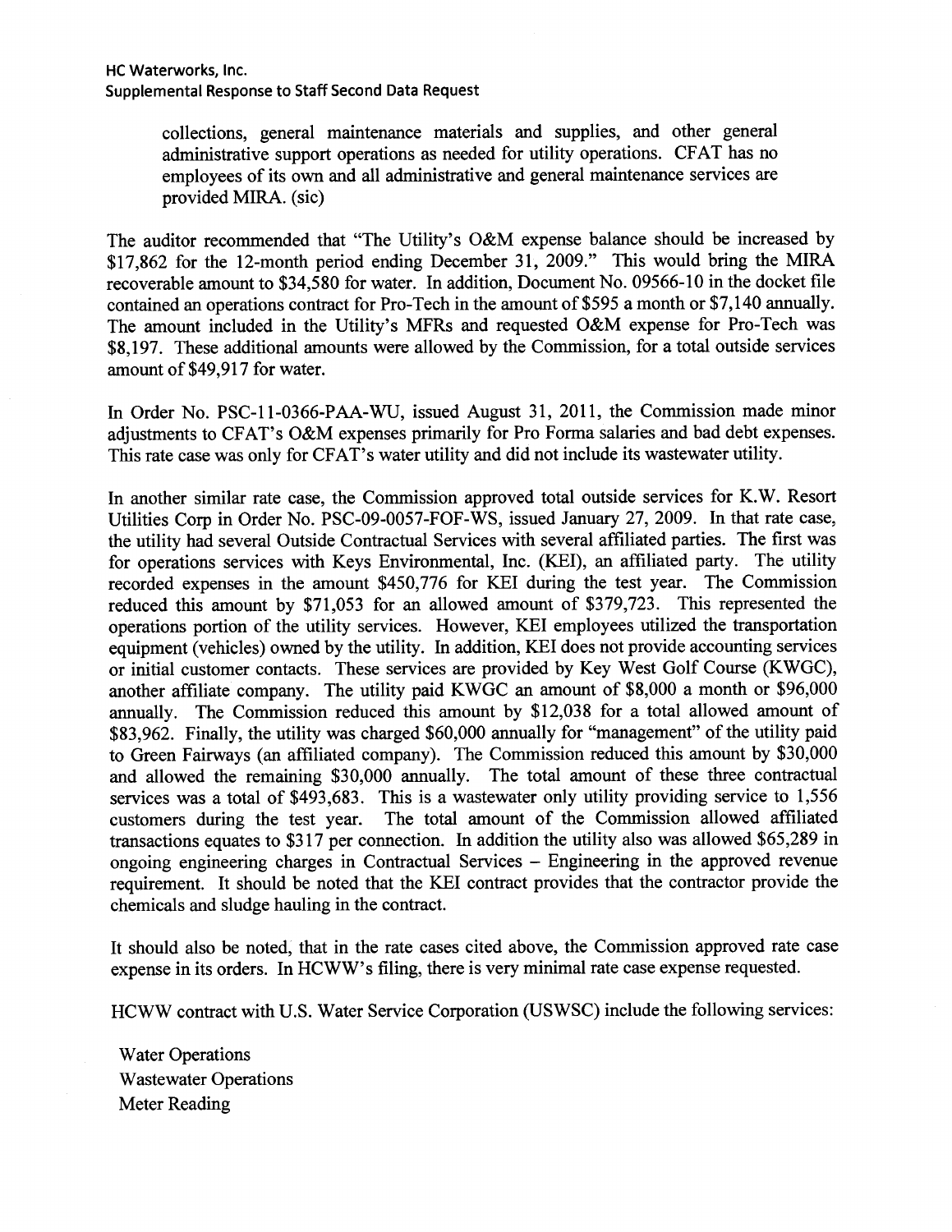System Maintenance Flushing - distribution system Billing / Collection Customer Service Service Orders Regulatory - PSC, WMD, DEP Permits-DEP, DOH, WMD, etc. Testing- *all* normal required for water (does not include abnormal testing) DMRs, MORs - monthly reporting CCRs - annual PSC Annual Reports, indexes, rate cases, complaints, etc. Accounting - *all* bookkeeping, record keeping, AR, AP, etc. Meter Replacements Line break repairs Lawn care and maintenance Minor repairs and/or replacements  $-$  up to \$400 Locates Meter calibrations Backflow preventor testing Turn Ons/ Turn Offs **Disconnections** Re-reads Generator Maintenance Tank inspections Vehicles Office (also equipment, tools, phones, etc.)

The USWSC revised contract dated September 1, 2018 was in the amount of \$266,771.45 for water. This equates to \$241.93 per ERC for water. This contract amount has increased by an index increase and the current amount is \$273,067.20 for water, which equates to \$252.84 for water.

Pursuant to the Contract, HCWW employed the services of USWSC in distinct functions; administrative management, operation, maintenance and billing/collection of the utility. This includes (a) Management and Financial Oversight; (b) Water System Operations; (c) Maintenance; and (d) Customer Service. For a listing of serviced provided to HCWW, see USWSC's Scope of Services - Base Contract Service, Section 2, as well as the cost responsibilities on Table 4 of the contract for water.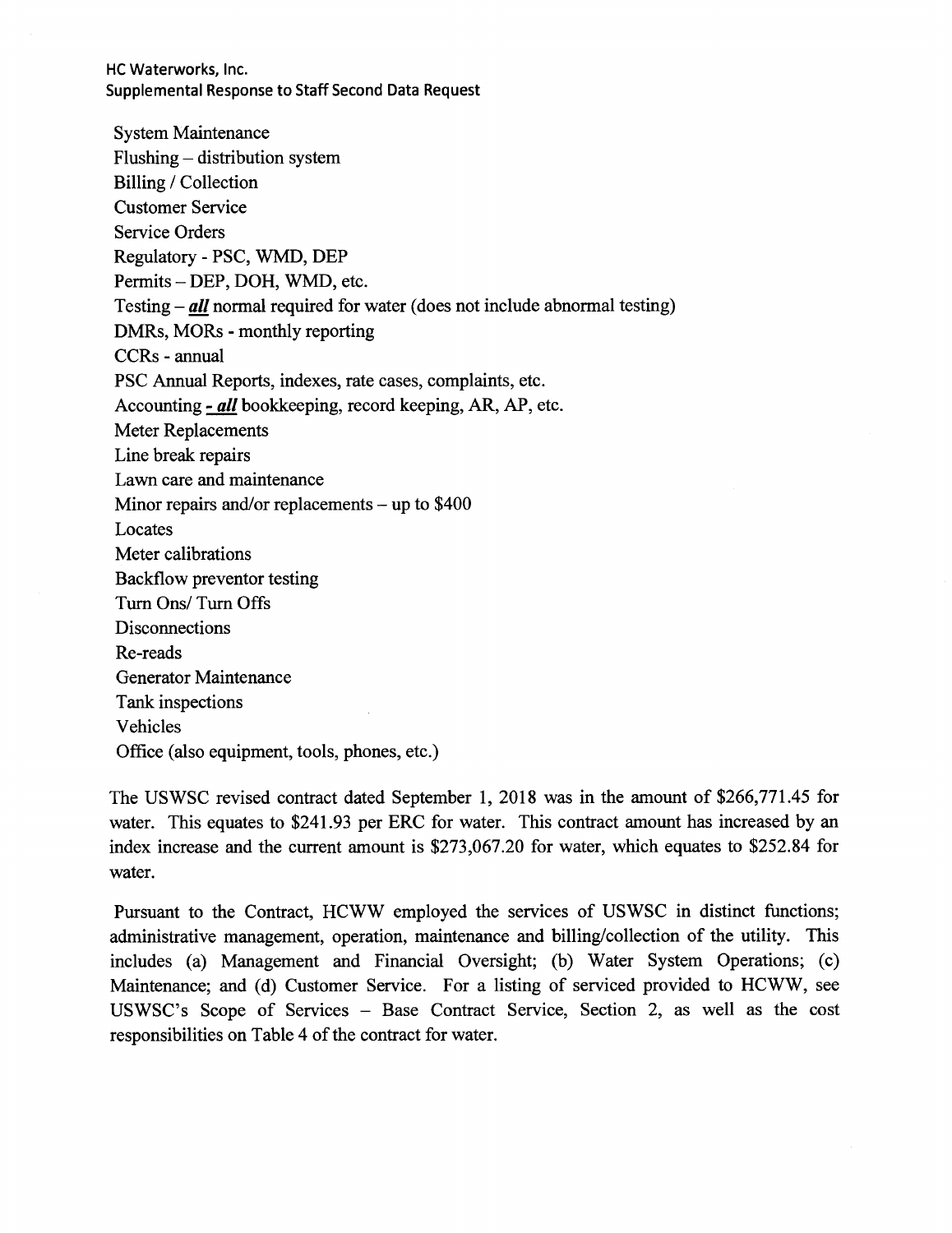## **WetCon Study**

In 2013, the Florida Governmental Utility Authority (FGUA) hired WetCon Utility and Management Consultants to review charges by USWSC in comparison to similar water and wastewater utilities throughout the United States. The Wetcon study was issued in July 2013. The WetCon study concluded that the USWSC costs on a per account bases fell within the top quartile of other utilities. These were charges to FGUA by USWSC.

Upon further analysis of the WetCon benchmarking study, there was a flaw in their data table. The underlying data for the "South" was obtained from the A WWA 2011 Benchmarking Performance Indicators. Upon further analysis, it was discovered that the costs in WetCon's table were an average of the two water and wastewater costs. Further, the WetCon Benchmarking report states, "It is virtually impossible to find any two water utilities that are comparable, given their unique treatment systems, customer bases, permit requirements, operational procedures, capital needs and rate structures. This is particularly true when comparing other systems to FGUA, with its' geographic spread, diverse customer base and broad range of treatment technologies."

## **A WW A Benchmark**

Another reputable study often used in the water and wastewater industry is the American Water Works Association (AWWA) Benchmarking Performance Indicators. Utilizing the 2018 Edition for water and wastewater, below is the actual costs contained in the A WW A 2016 Benchmarking Analysis:

| 2018 AWWA:                                          | $\overline{\text{Top}}$ | Medium   | <b>Bottom</b> |
|-----------------------------------------------------|-------------------------|----------|---------------|
| O&M cost per account<br>Water - O&M                 | \$300.00                | \$397.00 | \$622.00      |
| <b>Customer Service Cost</b><br>Water - per account | \$31.33                 | \$44.80  | \$60.85       |
| Total Cost:<br>Water:                               | \$331.33                | \$441.80 | 682.85        |
|                                                     |                         |          |               |

| Compared to HCWW: |          |
|-------------------|----------|
| Water             | \$252.84 |

Also, in the 2018 AWWA, there was a further analysis based on company size. When compared to utilities in this study for Population from O - 50,000 customers, the contrast is similarly striking. Below are the numbers from the AWWA study: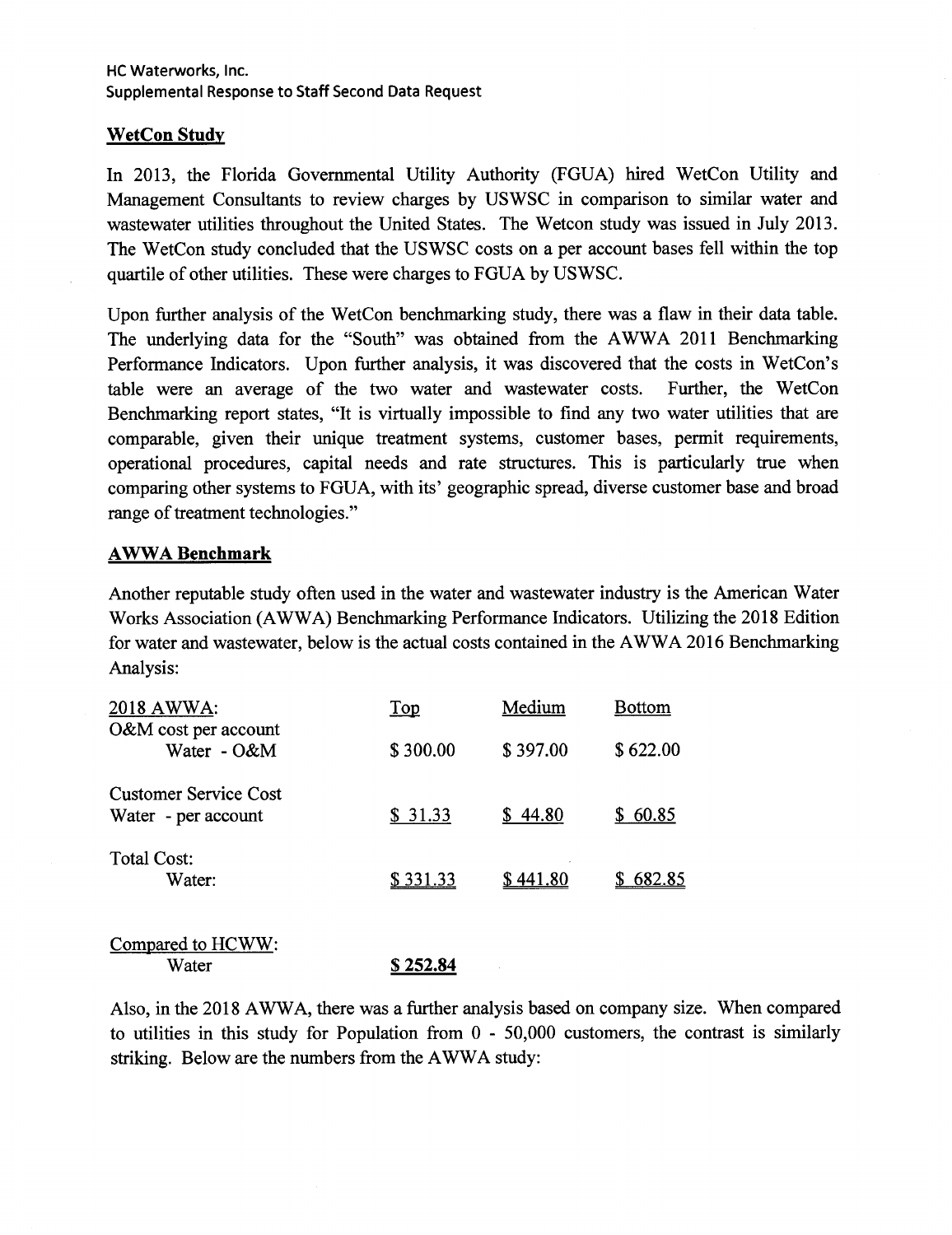Population  $0 - 10,000$ :

| O&M cost per customer<br>Water - O&M              | Top<br>\$308.00 | Medium<br>\$384.00 | <b>Bottom</b><br>\$649.00 |
|---------------------------------------------------|-----------------|--------------------|---------------------------|
| <b>Customer Service Cost</b><br>Water per account | \$13.95         | \$35.62            | \$81.04                   |
| Total Cost per customer:                          | \$321.95        | \$419.62           | 730.04                    |

Both of these independent studies provide third party independent verification that the USWSC operation and maintenance costs are well below the market rate. The "market" comparison is drawn on by both the 2018 A WWA benchmark as well as the Wetzell Benchmarking Report. This market comparison is paramount in providing finality to HCWW's unrefuted evidence that these costs are well below market, and not above as required by the Florida Supreme Court as discussed below.

Each of the Administrative Management, Operation, Maintenance, and Customer Service contracts that USWC enters into with a party are different and are priced differently depending on numerous factors. This includes the number of utility operation employees needed (Facility Operators and Maintenance Mechanic) and the number of hours required per system for operation. Also whether the contractor provides the cost of the sludge hauling, chemicals, power, offices, vehicles, etc. or if those costs are borne by the owner. Also for the regulated utilities, a portion of the Vice President of IOUs, the Utility Manager and the Accountant are spread over all ERCs of the investor owned utilities. The contractual monthly charges for these utilities include the operations, accounting, and operation management positions. For the "Administrative Services" portion, this is derived at by using all currently owned or purchased investor owned utilities and dividing these amounts by the existing. The Administrative portion of the contract covers the management, accounting and utility oversight, including office space and equipment. These amounts are to cover the monthly operational and administrative expenses for all the investor owned utilities.

The Utility Manager oversees the daily operational items of each regulated utility, as well as the future capital improvement requirements. This individual also interacts with the field employees of the Department of Environmental Protection, local Health Departments, Public Service Commission, and the various Water Management Districts. The Vice President and Utility Manager also interact with the customers of the various regulated utilities. The Accountant performs all accounting and reporting requirements of the regulated utilities. This includes daily transactions in accounts payable, accounts receivable, bookkeeping, financial statements, etc. The Vice President oversees *all* aspects of each regulated utility and supervises both the Utility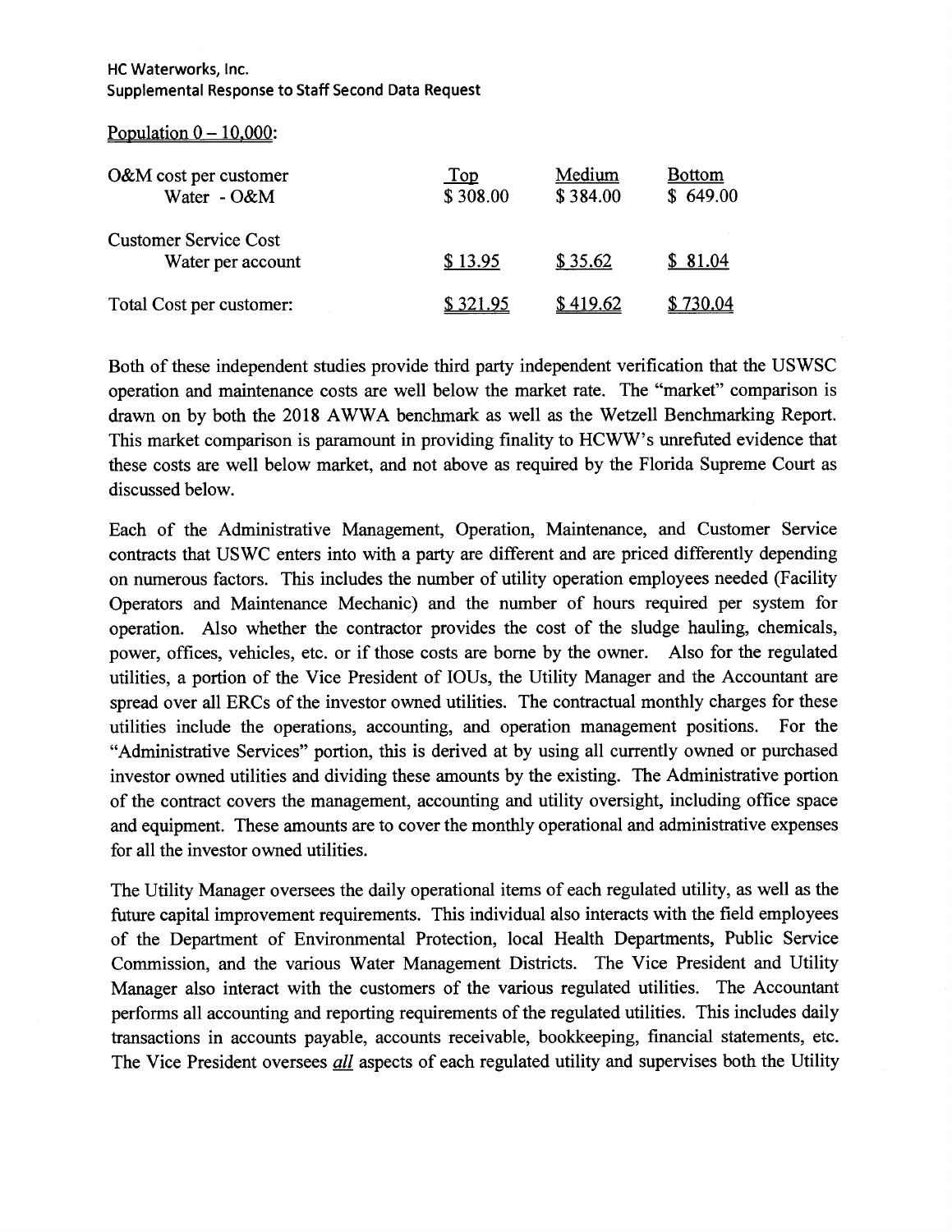Manager and Accountant. The Vice President also is responsible for all governmental reporting with the various agencies, including the Public Service Commission.

HCWW respectfully submits that the comparison of these non-related contracts, although useful and informational, should not be the sole basis of any disallowance of prudently incurred operating expenses. If HCWW was required to establish a stand-alone utility with personnel for maintenance, customer service, accounting, regulatory compliance, etc. the costs would far exceed the amount in the current USWSC contract. These operation and maintenance expenses would be incurred regardless of the size of the customer base.

It should be noted that the Commission has previously considered this approach at analyzing affiliated transactions of related parties and stated the following in Order No. PSC-12-0102- FOF-WS, issued March 5, 2012:

In evaluating whether and how much affiliate costs should be included in rates, we are aware of the relevant statutes and cases on rates and affiliate transactions. Section 367.081(2)(a)1., F.S., sets forth our responsibility in rate setting, and specifically states:

The commission shall, either upon request or upon its own motion, fix rates which are just, reasonable, compensatory, and not unfairly discriminatory. In every such proceeding, the commission shall consider the value and quality of the service and the cost of providing the service, which shall include, but not be limited to, debt interest; the requirements of the utility for working capital; maintenance, depreciation, tax, and operating expenses incurred in the operation of all property used and useful in the public service; and a fair return on the investment of the utility in property used and useful in the public service....

As reflected in the statute cited above, we are required to set reasonable rates, but we must also set rates that are compensatory. The provisions in the statute require that we consider the cost of providing service, which includes operating expenses incurred in the operation of all property used and useful in the public service, as well as a fair return on the investment of the Utility in property used and useful in the public service. In conducting our analysis of the appropriate operating expenses to be included, we are mindful of two Florida Supreme Court cases. In the case of **Keystone Water Co v. Bevis,** 278 So. 2d 606 (Fla. 1973), the Court held that a utility is entitled to a fair rate of return on property used or useful in public service. In **Keystone,** the Court further found that rates which do not yield a fair rate of return are unjust, unreasonable, and confiscatory and their enforcement deprives a utility of due process. 1 Additionally, in **GTE v. Deason,**  642 So. 2d 545 (Fla. 1994), the Florida Supreme Court laid out the standard of review for affiliate transactions, stating:

 $<sup>1</sup>$  See Keystone Water Co. v. Bevis, 278 So. 2d 606, 609 (Fla. 1973).</sup>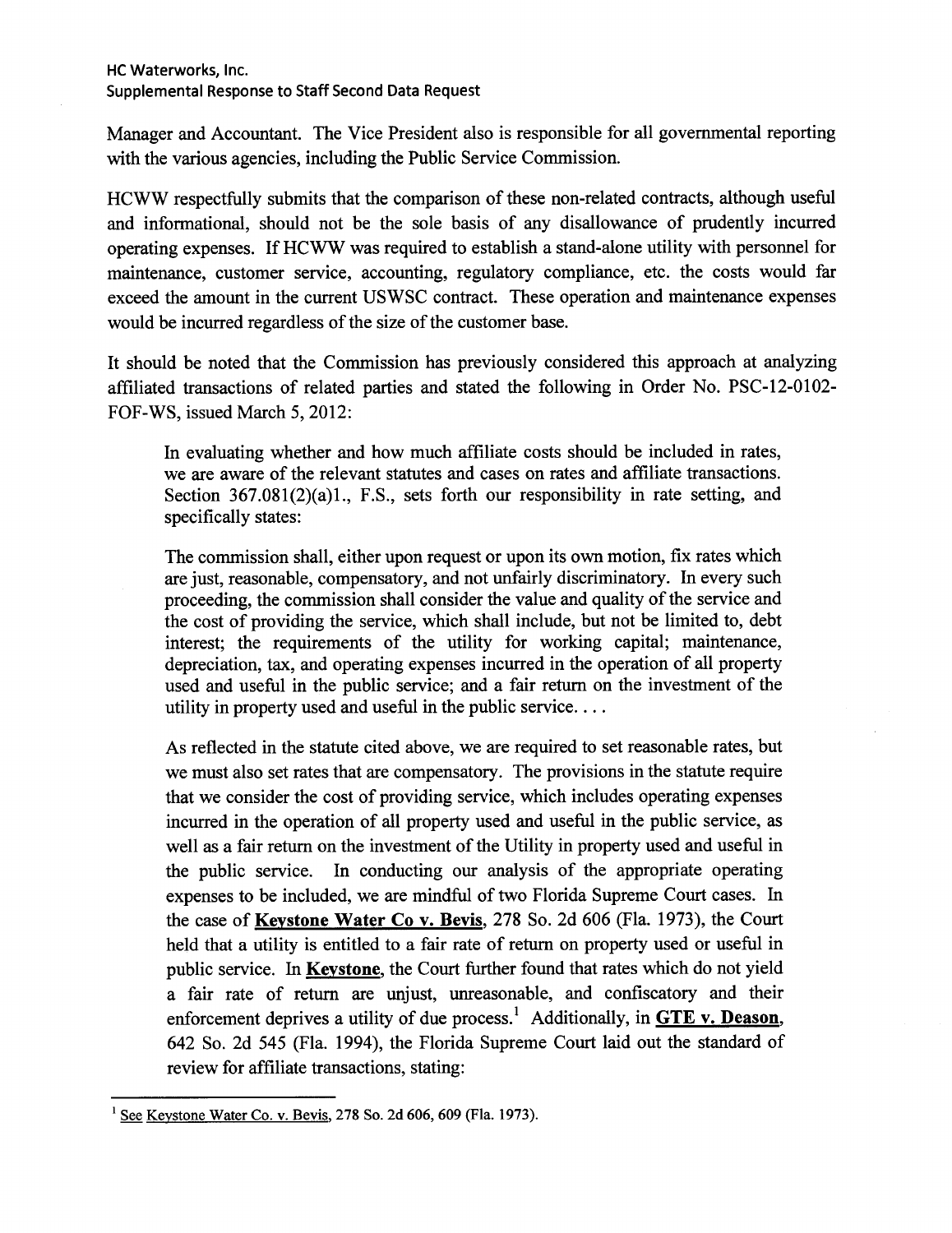The mere fact that a utility is doing business with an affiliate does not mean that unfair or excess profits are being generated, without more. Charles F. Phillips, Jr., *The Regulation of Public Utilities* 254-55 (1988). We believe the standard must be whether the transactions exceed the going market rate or are otherwise inherently unfair .... If the answer is "no," then the PSC may not reject the utility's position.

**GTE v. Deason,** 645 So. 2d at 547-548. We have reviewed the record evidence and applied the holdings in **Keystone v. Bevis** and **GTE v. Deason** as appropriate. (pages  $99 - 100$ )

The Commission, in arriving at its final decision stated:

While we agree with OPC witness Dismukes that AUF's Market Based Study does not offer a realistic comparison of market based rates, we also agree with AUF witness Szyzgiel that the peer group analysis presented by witness Dismukes does not provide an adequate comparison. We note that in AUF's 2008 rate case we also disagreed with witness Dismukes' previous recommendation to use a comparison of Commission-regulated utilities to AUF in evaluating affiliate-provided services. In the Utility's 2008 rate case, we specifically found "[t]hat the comparison analysis proposed by witness Dismukes does not provide an appropriate basis to warrant an adjustment being made."<sup>2</sup> As acknowledged by witness Dismukes, there are complexities associated with determining the reasonableness of affiliate transactions. To that point, we find that witness Dismukes' peer group comparison does not adequately compare the duties, activities, and responsibilities for the Utility's affiliate-provided services.

The Commission further stated:

Moreover, just because the costs to operate a utility are high, this does not necessarily mean that a utility is operating inefficiently. Other factors may influence the costs to provide service to customers. Therefore, we believe a review of this particular Utility's history is helpful in understanding the costs associated with providing service.

HCWW also offers that in the alternative, certain utility expenses may be excluded from the contract amount with the mutual understanding that these expenses will still be incurred but recorded in other expense accounts. The amounts of these prudently incurred expenses, such as testing, would also need to be included in overall approved revenue requirement.

# **Previous Commission Decision - USWSC**

 $2$  See Order No. PSC-09-0385-FOF-WS, p. 78.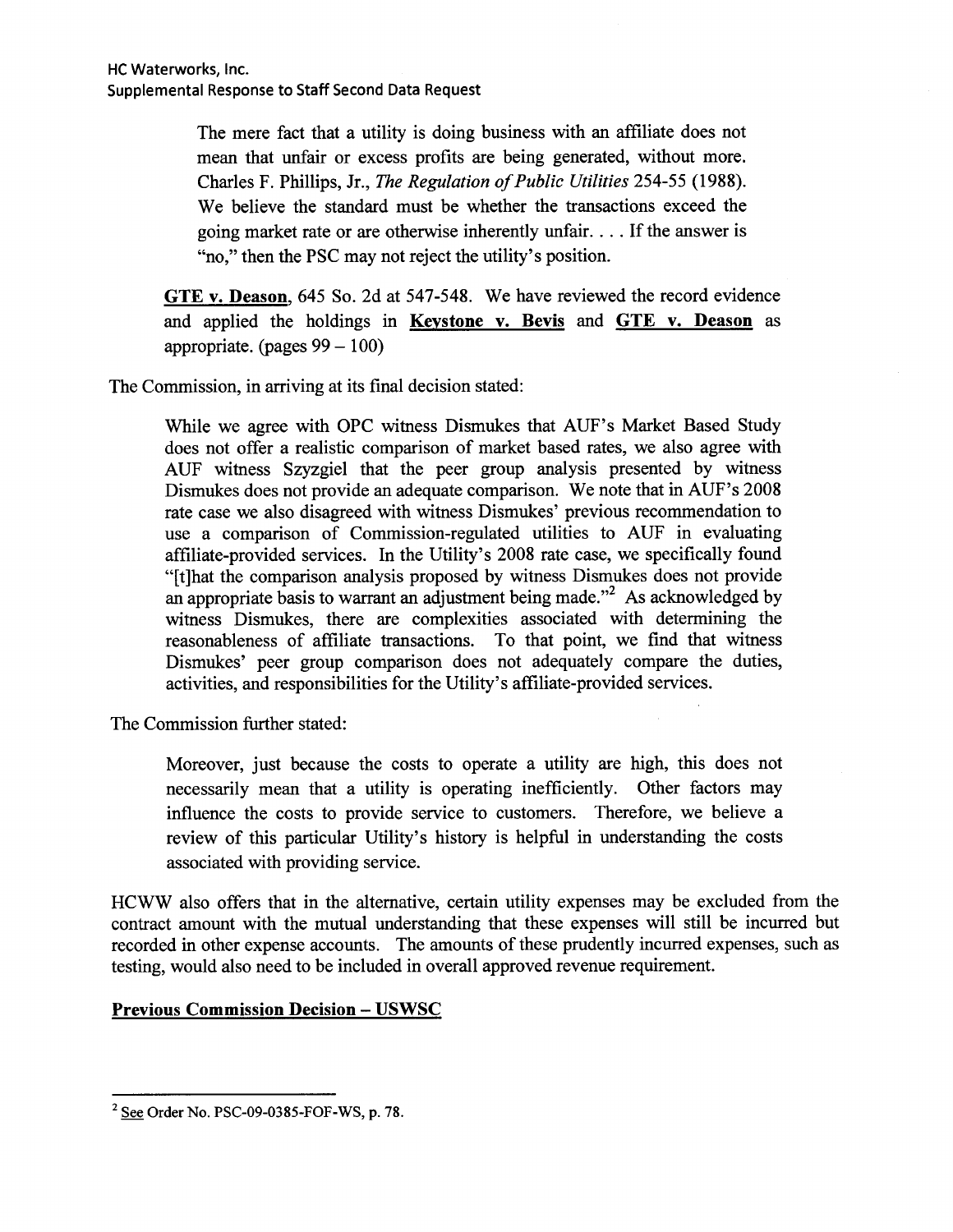The Commission has previously reviewed the reasonableness of the USWSC contract in several rate cases of "sister" utilities. Specifically, in Order No. PSC-15-0013-PAA-WS, issue January 2, 2015, the Commission stated:

We understand that the U.S Water contract is a significant operating expense. However, the U.S Water contract is comprehensive in nature, and provides the Utility's customers with services that prior owners/operators did not. We recognize that such services in rates is the primary reason that the water and wastewater expenses have increased. Upon review, we shall approve contractual services – other expenses of \$38,197 for water and \$35,730 for wastewater.

Again in Order No. PSC-15-0282-PAA-WS, issued July 8, 2015, the Commission stated:

The USWSC provided its costing and allocation model to this Commission and OPC. We reviewed the model and its inputs and allocation procedures and, with the exception of the items for which we made adjustments, found the model to be reasonable.

The Commission continued by stating:

In conclusion, we find that the adjusted cost of the management services contract with USWSC is reasonable. The contract cost is comparable to the cost allowed in Lakeside Waterworks, Inc.'s rate case, Docket No. 130194-WS, and is lower than similar contract costs that have been identified. USWSC and its managers bring considerable management and operator experience and expertise at a comparably reasonable cost. By spreading costs over multiple systems, and adding ERCs to recognize potential future growth, HC Waterworks' customers are realizing operational and cost benefits that would not be available if the Utility operated on a stand-alone basis. The adjusted total cost of the management services contract of \$194,847 for water and \$57,566 for wastewater is hereby approved.

Finally, in Order No. PSC-16-0305-PAA-WU, issued July 28, 2016, the Commission stated:

Lake Idlewild receives all of its operational and administrative services under a contract with an affiliated company, U.S. Water Services Corporation (USWSC). We previously reviewed and approved expenses related to the USWSC management services contracts for six of Lake Idlewild's sister utilities.<sup>3</sup> In the

<sup>&</sup>lt;sup>3</sup>Order No. PSC-14-0413-PAA-WS, issued August 14, 2014, in Docket No. 130153-WS, *In re: Application for staffassisted rate case in Highlands County, by L.P. Utilities Corporation c/o LP Waterworks, Inc.;* Order No. PSC-15- 0013-PAA-WS, issued January 2, 2015, in Docket No. 130194-WS, *In re: Application for staff-assisted rate case in Lake County by Lakeside Waterworks, Inc.;* Order No. PSC-15-0282-PAA-WS, issued July 8, 2015, in Docket No. 140158-WS, *In re: Application for increase in water/wastewater rates in Highlands County by HC Waterworks, Inc.;* Order No. PSC-15-0329-PAA-WU, issued August 14, 2015, in Docket No. 140186-WU, *In re: Application for staff-assisted rate case in Brevard County by Brevard Waterworks, Inc.;* Order No. PSC-15-0335-PAA-WS, issued August 20, 2015, in Docket No. 140147-WS, *In re: Application for staff-assisted rate case in Sumter County by Jumper Creek Utility Company.* In addition, we approved similar expenses in Docket No. 150199-WU, *In re:*